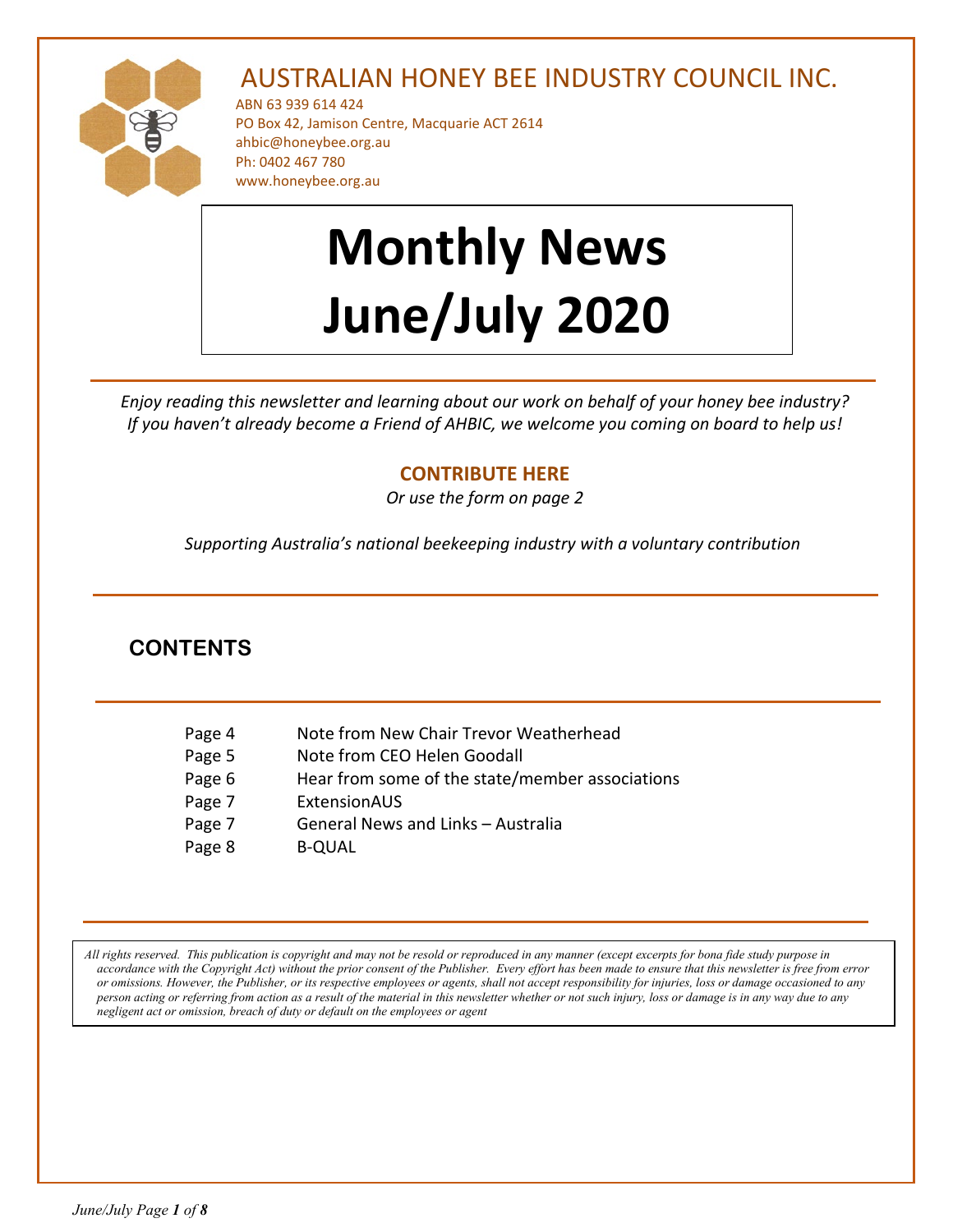# AUSTRALIAN HONEY BEE INDUSTRY COUNCIL INC.



ABN 63 939 614 424 PO Box 42, Jamison Centre, Macquarie ACT 2614 [ahbic@honeybee.org.au](mailto:ahbic@honeybee.org.au) Ph: 0402 467 780 [www.honeybee.org.au](http://www.honeybee.org.au/)

# Friends of AHBIC Voluntary Contribution Please, help us help you and our industry!

Please complete this form and return by email to [finance@honeybee.org.au](mailto:finance@honeybee.org.au) or PO Box 42 Jamison Centre, Macquarie ACT 2614

| <b>Friend Category</b><br><b>Friend Category</b><br>Investment |                     | Investment    |                   |
|----------------------------------------------------------------|---------------------|---------------|-------------------|
| <b>Platinum Plus</b>                                           | \$60,000 & above    | Silver        | $$1,000 - $1,999$ |
| Platinum                                                       | $$20,000 - $59,999$ | <b>Bronze</b> | $$500 - $999$     |
| Gold Plus                                                      | \$5,000 - \$19,999  | Copper        | $$100 - $499$     |
| Gold                                                           | \$2,000 - \$4,999   | Other         | $$0 - $99$        |

#### Contribution Details

|  | Date: I |  |
|--|---------|--|

| Payment Method |  |
|----------------|--|
|----------------|--|

Amount: \$.................

- **1.** EFT Deposit (preferred payment method) Account Name: Australian Honey Bee Industry Council Inc Bank: Bendigo Bank BSB: 633 000 Account No: 150 976 405 Reference: Please include your NAME as the reference **2.** CHEQUE: Please post cheque with this form to PO Box 42 Jamison Centre Macquarie ACT 2614
- 

## **3.** CREDIT CARD: Online at<https://honeybee.org.au/friends-of-ahbic-voluntary-contribution/>

#### **Please circle YES/NO:**

|    | 1. AHBIC Newsletter list of contributors, please publish my name in:           |          |  |  |
|----|--------------------------------------------------------------------------------|----------|--|--|
|    | i. disclosed monetary category or                                              | YES / NO |  |  |
|    | ii. undisclosed monetary category or                                           | YES / NO |  |  |
|    | iii. do not publish my name                                                    | YES / NO |  |  |
| 2. | Please acknowledge this voluntary contribution with a Tax Receipt (email only) | YES / NO |  |  |
|    |                                                                                |          |  |  |

Your contribution is gratefully appreciated, thank you.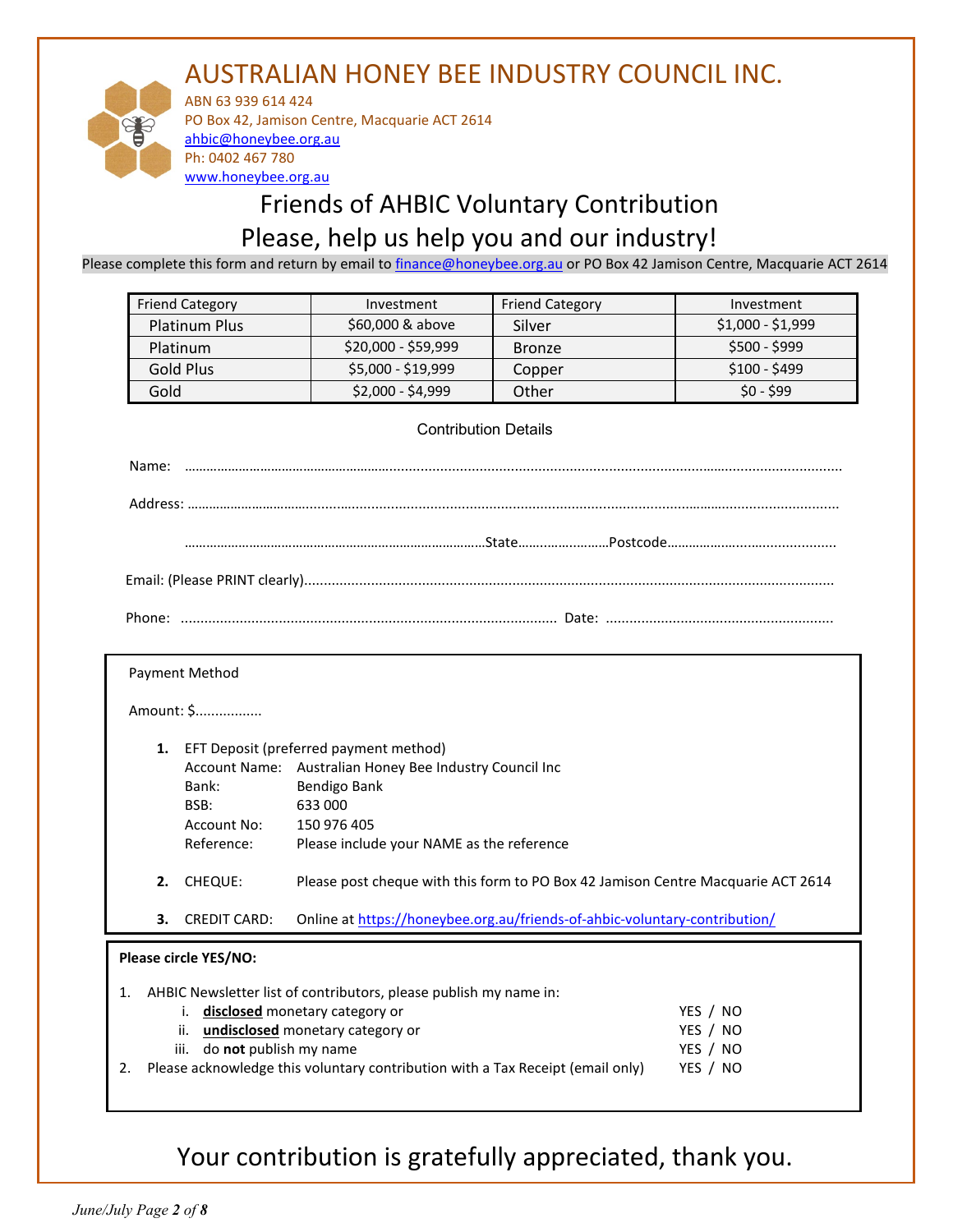# AUSTRALIAN HONEYBEE INDUSTRY COUNCIL INC

#### ABN 63 939 614 424



The Australian Honey Bee Industry Council (AHBIC) is the peak industry body for the Australian beekeeping industry working for all within our industry including

honey producers, honey packers, pollinators, queen bee breeders, equipment manufacturers/suppliers

The following list recognises contributions received for the last 12 months. A number of generous contributors wish to remain anonymous. We encourage beekeepers to support those packers, queen bee breeders, equipment manufacturers/suppliers who contribute to AHBIC.

Thank you to all our contributors & supporters*.* AHBIC appreciates your generous & ongoing support.

# Friends of AHBIC – Voluntary Contributions

#### PLATINUM PLUS (0)

#### PLATINUM (2)

Hive & Wellness Australia Pty Ltd Beechworth Honey Enterprises P/L

#### GOLD PLUS (5)

Australian Honey Products P/L Baker Beekeeping Pty Ltd Beekeeping Australia Pty Ltd Goldfield Honey Australia Pty Ltd Sterling Kershaw & Co Almond Board of Australia

#### GOLD (7)

Amateur Beekeepers Assoc. NSW Cotton, Allan & Michelle Hampel, SJ & SM NSW Apiarist Association McDonald, Peter and Michelle Weerona Apiaries Woolfe, BD & CA Zadow, IM & MJ

#### SILVER (24)

Australian Quality Honey (Blue Hills Honey) Bees Neez Apiaries Brenton, Daryl Boyd Apiaries Pty Ltd Cairns District Beekeeping Assoc Cooper, Casey Davies Apiaries Desert Breeze Honey Eastburn, Murray & Sandy Gells' Honey Maryborough Hampson, Terry (Daybreak Apiaries) Hooper Honey (Ben Hooper) Kuyan Apiaries Le Feuvre, Danny McDonald, Bob & Eileen Michie, Robert & Raelene Pavy, Rod Porter, ML & DJ R. Stephens Apiaries Ruge Honey Victorian Recreational Beekeepers Association Warral Apiaries P/L Victorian Recreational Beekeepers Association

#### BRONZE (10)

Clarke, RK & KM Cunial Beekeeping Pty Ltd Heritage Honey (P. Norris) Holscher, Luke Ipswich & West Moreton **Beekeepers** Lutze, B&L Masters, Neil Mumford, Dave & Wendy Targett, Stephen Walkabout Apiaries

#### COPPER (26)

AB's Honey Ascot Veterinary Group Ballarat Regional Beekeepers Bee Scientifics (Jody Gerdts) Berry, Jessica Bayside Beekeepers Assoc. Clarke, Michael Clifford, David Cooper, Barry Frost, Liz Gustare Honey Australia Honey in the Garden Hoskinson, HL & HM Jordan, Corinne Kennett Apiaries (SA) Pty Ltd MacGibbon, Kevin Nairn, Mal Northside Beekeepers Assoc. Petratos, Aris Redpath's Beekeeping Supplies Sedgwick, Peter (Honeyworks P/L) Stokes, Peter Trigg, Margaret Weatherhead, Trevor & Marion Westlands Honey Beverley WA Wilson, Luke

#### OTHER (4)

Davey, Robin De Broun, Pauline Honeylife Australia Shaw, Robert

#### NON-PUBLISHED Value (17)

Australian Women in Beekeeping Bec's BeeHive Beekeeping **Supplies** BeeInventive (Flow) Ecrotek Evans, Trevor & Faye Faithful, Mark Gilbert, Martin & Lorraine Geelong Beekeepers Club Gold Coast Regional Beekeepers Hibberd, GL & HK, HSH Apiary Leemon, Diana Lewis, Peter Matsen, Jeff Moggill Honey Naicol Pty Ltd WA Pure Honey Watson, Jim

#### ANONYMOUS (13

Did you expect your name to be listed here? Please check your emails for a message from AHBIC inviting you to renew your contribution (AHBIC emails often end up in spam) or feel free to emai[l Helen Goodall.](mailto:ahbic@honeybee.org.au?subject=Voluntary%20Contributions%20-%20Query%20from%20Newsletter)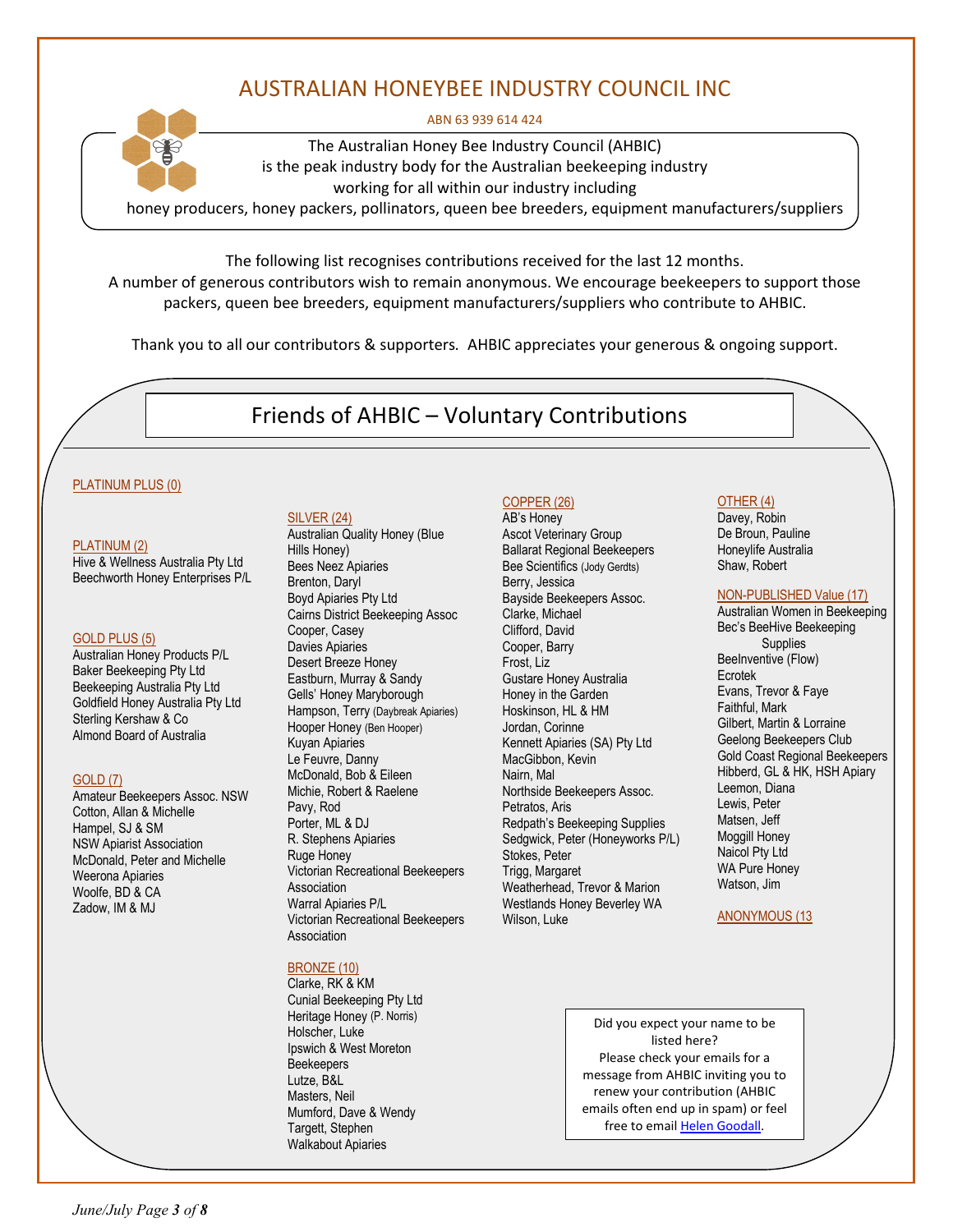

# NOTE FROM THE NEW CHAIR, TREVOR WEATHERHEAD

This is my first report as Chair of AHBIC. It is an honour to be able to serve in this capacity.

Firstly I would like to pass on thanks to Peter McDonald for his time as Chair of AHBIC and also his time on the Executive before that. There have been many issues that have come up during the time Peter was Chair and he

handled them with his usual efficiency. Also thanks to Michelle his wife.

Our AGM was a success with the new format (via ZOOM) forced upon us by covid-19. Thank you to Ben McKee and Peter Barnes for allowing themselves to be put forward to serve on the AHBIC Executive. The rest of the Executive Members are Stephen Fewster as Deputy Chair, Therese Kershaw and Leilani Leyland. We are all held together by our hard working CEO Helen Goodall. I am sure we will make a great team to take our industry forward.

If there are issues that you think AHBIC should be attending to, feel free to bring them up with your AHBIC Council representative so they can bring it to our attention. There are many issues that we have on the books at the moment and we are looking to address these as soon as possible.

Covid-19 is presenting problems for interstate movement of hives, particularly as we are coming up to the almond pollination time. I know the Queensland and New South Wales Associations are working together and liaising with their State Governments to work out how the movement of the hives to pollination can occur. If you require information contact your State Association.

So I hope that the coming season is looking better than the last for many of the beekeepers but from some reports it will again be a challenging time. Remember that there are financial counsellors available to help you through the tough times and most of all don't bottle it up inside. Talk with someone about your issues. Remember it will all turn out for the best in the long run but stick with it. Remember HiveAid can help and for those who can support HiveAid with donations I would urge you to do so. See the AHBIC website for details.

Trevor Weatherhead AM



*June/July 2020 Page 4 of 8*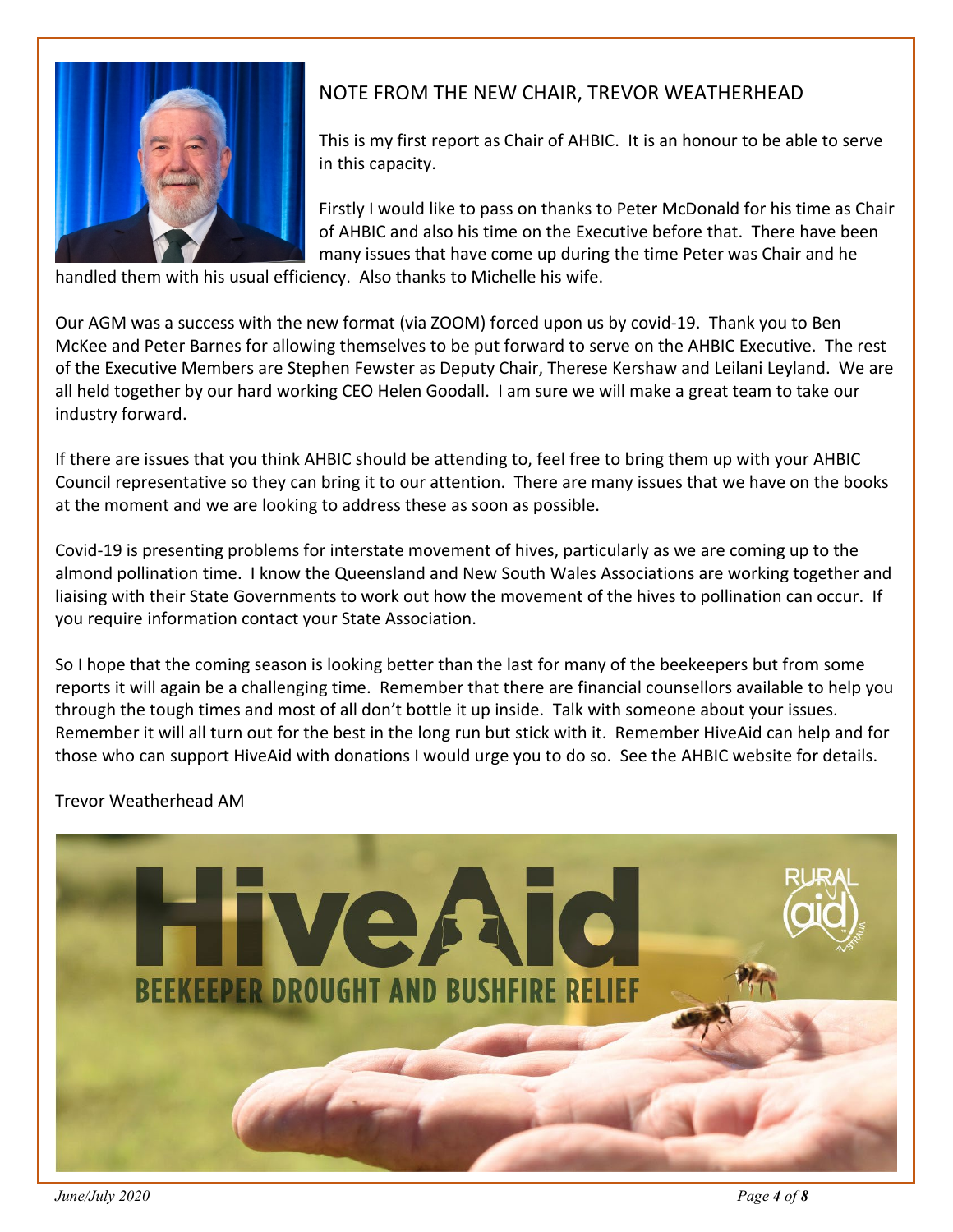

# NOTE FROM CEO, HELEN GOODALL

As previously advised, AHBIC held our Annual General Meeting on the 6 July 2020 via a zoom meeting. While the meeting did not allow for observers, it was successful in providing AHBIC members with a virtual meeting format. However, it was agreed that there is significant value in continuing to hold the AGM's as a face to face in the future.

AHBIC have commissioned research agency Pollinate (funded through AgriFutures) to conduct research to develop a communications plan to raise awareness of the crucial role of honey bees. Raising awareness of the crucial role of bees - many are aware of the role bees play in ecosystems and agricultural industries, however many are not. This project seeks to create a communications plan that will assist industry in raising awareness of the importance of bees for; healthy ecosystems, healthy forests and global food security. A range of stakeholders including AHBIC members, people from adjacent industries and the general public will be interviewed to gain insight and input. It expected that the results from this work will be realised in the next few months.

During the month I had the pleasure of participating via zoom in the Cooperative Research Centre (CRCs) Association Early Career Researcher Showcase Finals which celebrates science communication. Approximately 50 post graduate (Masters and PhD) students and early-stage postdoctoral researchers from CRCs competed to clearly and succinctly explain their research, how their project will benefit society, and their individual role in delivering the science. There were five finalists from different areas of science, with Jessica Moran, CRC for Honey Bee Products who is developing a 'beehive breathalyser' being awarded the overall finalist. To read further about the research please see page 7.

AHBIC provided a document of support for inclusion in the Queensland Beekeepers' Association (QBA) submission for the undertaking of a review of the Nature Conservation Act of 1992 that would have ultimately excluded beekeeping activities with Queensland National Parks from the 31st December 2024. The Public Land Estates of Southern Queensland, including National Parks, are of national importance to the industry as a large percentage of Australia's queen bees are produced in this area because of its diverse floral resources and climatic attributes. Any loss of this area will significantly impact the Honey Bee and the Honey Bee pollination dependent industries viability throughout Australia. Southern Queensland has also important floral resources for beekeepers from other States, these areas are an important component of the resource matrix that beekeepers utilise when abundant flowering occurs. QBA should be congratulated on the hard work and dedication in working to resolve this. An outcome of the review is still be confirmed. Thank you to the AHBIC Executive and Ian Cane, Chair of the AHBIC Resources sub-committee for the work in preparing the document.

Many may already be aware that AHBIC welcomed a new member, the Amateur Beekeeping Association of NSW (ABA). The ABA is the first new permanent member since AHBIC was created almost 22 years ago. We welcome ABA and look forward to having continued representation from the non-commercial sector.

Lastly, I would like to say a special thank you to the outgoing Chair, Peter McDonald. Thank you for your professionalism, hard work, obvious dedication to the industry and particularly the support and patience you have provided to me over my first three months. With Trevor Weatherhead as the new Chair, the continuing Executive members and Ben McKee as a new Executive member, we will continue to work for the benefit of the industry.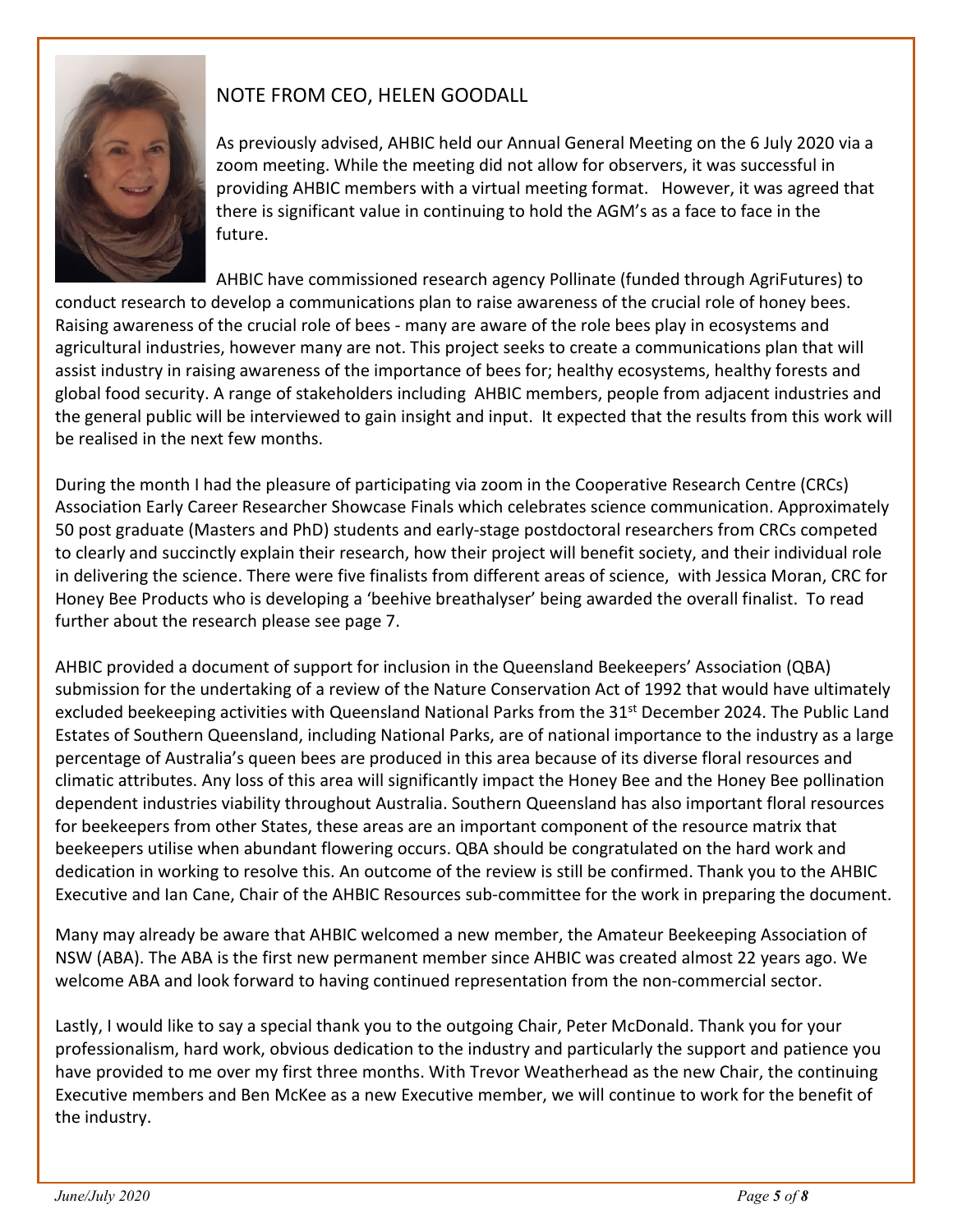### **HEAR FROM….**

## **Amateur Beekeepers Association of NSW (ABA)**

The ABA is thrilled to be voted in as a permanent member of AHBIC at a time when more and more Australians are taking up recreational beekeeping. The ABA alone has seen a ten-fold increase in membership in the last decade, and now supports more than 3000 members across 29 affiliated clubs in NSW, SE QLD and the NT.

It began with a motto of "Better apiculture through knowledge" and that's still a guiding principle. Indeed, the ABA sees it as a key task to help non-commercial beekeepers learn and practice good bee management and biosecurity — for the sake of their own bees but importantly to protect the whole industry.

To that end, the ABA has been running a major project this year to mail a special membership package to each new and existing member. This includes a printed copy of the Biosecurity Manual for Beekeepers (with financial assistance from the Bee Biosecurity Contingency Fund NSW) and an inspection logbook designed for small-scale beekeepers.

While COVID-19 restrictions have forced clubs to rethink how they support members (online meetings, social media groups, video lessons . . .), in recent weeks the ABA has been reminding members that the Beekeeping Code of Practice became mandatory in NSW on July 1. Members across the ABA network have been playing an online Kahoot! quiz by answering 20 questions that test knowledge of the code. (The ABA is happy to share this quiz with other organisations that could use it — please just get in contact with us at [editor@beekeepers.asn.au.](mailto:editor@beekeepers.asn.au))

## **WA Farmers Beekeeping & Bee Industry Council of Western Australia (BIWCA) Section Update**

## *WAFarmers Bee Industry Section*

This month we have opened discussions with the Noongar Land Enterprises Council, Bushfires Volunteers WA and Wines of Western Australia to see if there is an opportunity to form a Cultural Land Management Alliance to move away from the simplistic approach of prescribed burning by percentages. With 2.5m hectares of native veg in the South West Land division and some of the most biodiverse flora in the world, the state government for too long has been running a burning regime that is doing irrevocable damage to the environment.

Hopefully this new alliance which we are seeking to bring together will grow to include land care and conservation groups as well as elders representing the seven regional traditional owner groups. The aim will be to ensure all stakeholders have input into state government fire mitigation management practices.

Stephan Fewster WAFarmers

## *BIWCA*

The past month we have been busy gathering ideas from key industry people on how to restructure BICWA to a unified peak body. We soon invite all member groups to a workshop, identifying the new structure with all information gathered. Once agreed, we ask for guidance and support from Department of Primary Industries and Regional Development (DPIRD) to help finalise and set us up in our bright new future.

We had a Zoom meeting with AHBIC on the current national Bushfire recovery plan. BICWA can use this valued information to bring into the meeting with the Director General of Department of Biodiversity, Conversation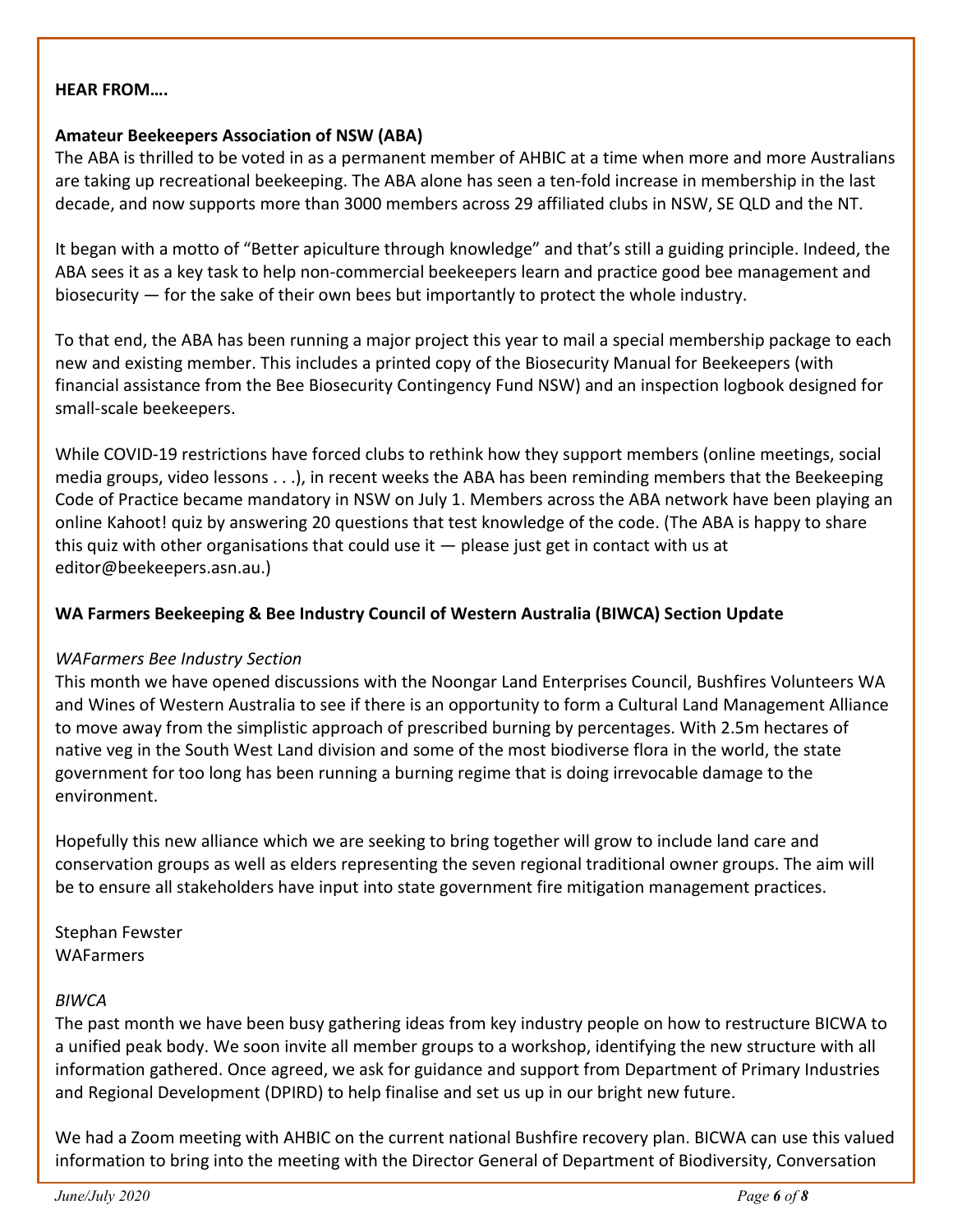and Attractions (DBCA), Mark Webb, later this month. BICWA is in contact with Stefan de Haan and Jason Foster, DBCA, to arrange the rescheduled meeting regarding strategic firebreaks/mechanical mitigation work trials in Moora District.

It's great to see the support we have received from the Agriculture Produce Commission in starting to fund some of our projects. This is necessary to run our industry in the future and makes us able to grow with strength. We also would like to thank DBCA and DPIRD for their ongoing support and opening up the communication lines. This is a very positive step and welcomed by BICWA.

Brendon Fewster BICWA Chairperson

# **EXTENSIONAUS**

Ensure you make the most of these informative [ExtensionAUS](https://extensionaus.com.au/) resources.

- Have your say on [queen breeding](https://extensionaus.com.au/professionalbeekeepers/have-your-say-on-queen-breeding/)
- Is one food source good enough? Effects of [monoculture on honey bees](https://extensionaus.com.au/professionalbeekeepers/is-one-food-source-good-enough-effects-of-monoculture-on-honey-bees/)

# **GENERAL NEWS AND LINKS – AUSTRALIA**

- Jessica Moran from the Cooperative Research Centre for Honey Bee Products aims to develop a ["beehive breathalyser"](http://www.crchoneybeeproducts.com/bee-hive-breathalyser-sniffs-out-deadly-disease/) which will diagnose American foulbrood (AFB) without having the need to open a hive. American foulbrood has a very particular and strong smell. For the past two years Jessica has been using mass-spectrometry to analyse the smell of healthy and AFB-diseased brood, to understand what chemical compounds are responsible for that AFB smell
- [Honey Traceability Project](http://www.crchoneybeeproducts.com/crchbps-honey-traceability-project/) to safeguard the future and quality of Australian Honey
- A record number of [beehives](https://www.abc.net.au/news/rural/2020-06-30/almond-pollination-season-plans-drought-bees/12397316) [ar](https://www.abc.net.au/news/rural/2020-06-30/almond-pollination-season-plans-drought-bees/12397316)e expected to be transported into Victoria's north-west next month for the almond pollination season. It is the biggest movement of 'livestock' in Australia with billions of bees making the annual journey into nut orchards. Yes, bees are [classified as livestock by](https://www.ato.gov.au/Individuals/Tax-return/2020/In-detail/Publications/Information-for-primary-producers-2020/?page=6) the Australian [Taxation Office](https://www.ato.gov.au/Individuals/Tax-return/2020/In-detail/Publications/Information-for-primary-producers-2020/?page=6)
- The National Plant Biosecurity Status Report for 2019 is now available at [report.](https://eur04.safelinks.protection.outlook.com/?url=http%3A%2F%2Fplanthealthaustralia.com.au%2Fnpbsr&data=02%7C01%7C%7Cb06a976ab73a49d0c3d608d81e403419%7C84df9e7fe9f640afb435aaaaaaaaaaaa%7C1%7C0%7C637292609668896682&sdata=mPfuqKDs0pPRPYidMY7wGotO6PoJw34zOcFEdOTnJyw%3D&reserved=0) This report provides information about the role of the honey bee industry
- Enhancements to the National Bee [Pest Surveillance Program](https://www.awe.gov.au/news/media-releases/enhancing-australias-bee-pest-surveillance) have delivered a range of valuable outcomes to support the health of Australia's bees. Head of biosecurity, at the Department of Agriculture, Water and the Environment, Lyn O'Connell, said the enhancements will help prevent incursions of exotic bee pests and pest bees
- Nuffield Australian Farming Scholarships [applications open](https://www.nuffield.com.au/)
- The Black Summer Editorial in [Australian Forestry](https://nam12.safelinks.protection.outlook.com/?url=https%3A%2F%2Fwww.tandfonline.com%2Fdoi%2Ffull%2F10.1080%2F00049158.2020.1769899&data=02%7C01%7C%7C61e7f562cf304e368cfd08d813630f2b%7C84df9e7fe9f640afb435aaaaaaaaaaaa%7C1%7C0%7C637280663468595281&sdata=1uHalFhPMaQSGaJEMqR1k253pPh%2FciequtEQjsrRF%2Fo%3D&reserved=0)
- Prescribed burning in south-eastern Australia history [and future directions](https://nam12.safelinks.protection.outlook.com/?url=https%3A%2F%2Fwww.tandfonline.com%2Fdoi%2Ffull%2F10.1080%2F00049158.2020.1739883%3Fsrc%3Drecsys%250d&data=02%7C01%7C%7C61e7f562cf304e368cfd08d813630f2b%7C84df9e7fe9f640afb435aaaaaaaaaaaa%7C1%7C0%7C637280663468595281&sdata=QA96Rmq8VJZN0aq%2BfUH0ZH86COkvakKVce1D10ANMzE%3D&reserved=0)
- Indigenous [knowledge](https://www.abc.net.au/news/rural/2020-06-14/wach-bush-honey-indigenous-knowledge-beekeeping/12307510) meets beekeeping science in Western Australia's Kimberley region